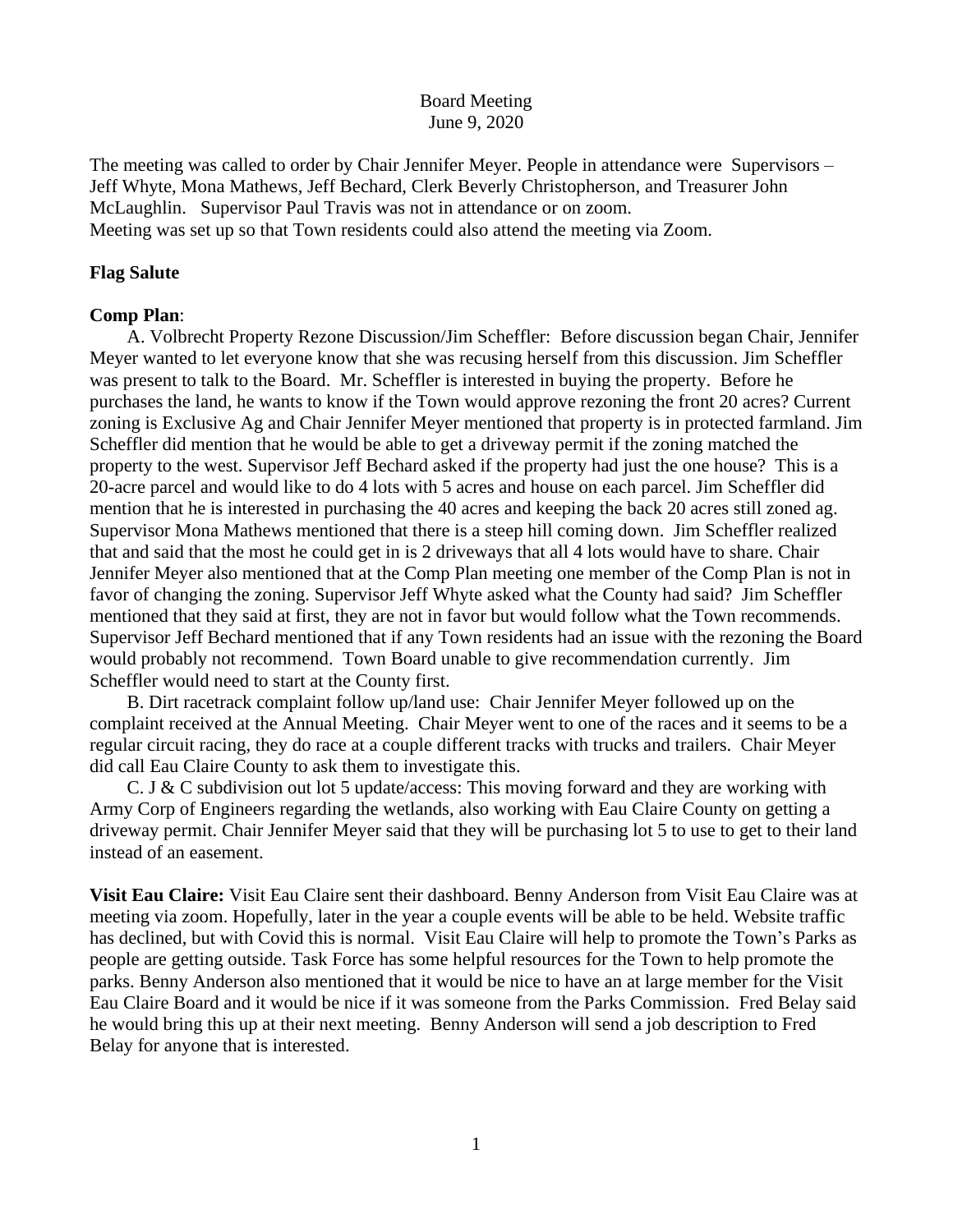#### **Roads**

A. Sunny Ridge: Currently they still have storm water run-off issues. Eau Claire County has issued some warnings. Some of the residents of put down erosion matting and rock. Shouldering is also washing out. Janelle from Eau Claire County mentioned that a culvert is needed under Keegan and will notify the residents.

 B. West Ridge Acres: Property owner at 5433 Star Ridge Dr. has issues with storm water run-off. In the one large culvert that runs North to South, residents have been putting their grass clippings in and it is getting plugged. Alvin Kohlepp has been very helpful with any issues. Liz Fagen from Eau Claire County has all paperwork on the issues along with their covenants if the Town needs to proceed with cleaning up the storm water ponds.

 C. Glory Lane: Jon Johnson from Eau Claire County has been working on this. A couple driveway culverts need to be replaced and Eau Claire County will give the Town a quote on work to be done in the fall.

 D, Skyline & Menomonie: Letters have been sent to residents when this project is set to begin, work is set to begin late summer. City of Eau Claire will pay 80% and Town pays remaining 20%.

 E. CTH T Corridor stakeholder agreement: Chair Jennifer Meyer mentioned that at the Towns last meeting, Supervisor Jeff Bechard had a couple questions he would like answered. Mainly he wanted to know how they came to the Town paying 5%. Chair Meyer mentioned that she found out that the 5% was only for the mapping and not the entire project. Grant money may be available for this project. Project is from 312 to X. Chair Meyer mentioned that the Town of Wheaton has already signed this agreement.

Supervisor Mona Mathews made a motion to approve the CTH T D Corridor agreement for the Town Share of 5% of mapping only. Supervisor Jeff Whyte seconded the motion. All voted yes, motion carries.

 F. Road Bids for Becker, West North Star & (N) Valley Rad. North: Road bid packets are available from the Clerk, and all have been published.

 G. Chayne Dr. bid/Cedar Corp.: Chair Jennifer Meyer mentioned that at this time still waiting on Cedar Corp.

#### **Park Commission**

 A. Chairman Report: Park Commission Chair Fred Belay was present to give his report. Mr. Belay mentioned that projects are moving along, and things are looking good. Cedar Corp has met with the Park Commission and gave them their plan going forward. Brett Huber will be helping mow the trails as Eau Claire County will not be doing the work this year. Mr. Belay will be getting a quote on getting some of the stumps removed. Park Commission is looking at buying a mower for Brett Huber to use for the trails. Trails are being worked on at this time. Chairman Fred Belay also mentioned that the Park Commission is still looking into some sort of bathroom at Sherman Creek Park. Mr. Belay did speak to one of the janitors at the school about having a porta potty by the parking lot, Mr. Belay is waiting to hear back from the School District. Park Commission is asking if anyone knows any information on the 9 white pines in a semi-circle along with 4 more white pines. He hopes that someone knows why these were planted this way so they could put some sort of information out about this area. Supervisor Mona Mathews will ask some residents, 4-H Clubs, and Union Victory workers to see if they know anything.

#### **Township Fire Station #3 – Battalion Chief Report**

 **A.** Battalion Chief Report. Battalion Chief Dave Kleist was not at meeting to give update. Supervisor Paul Travis was not present to give update.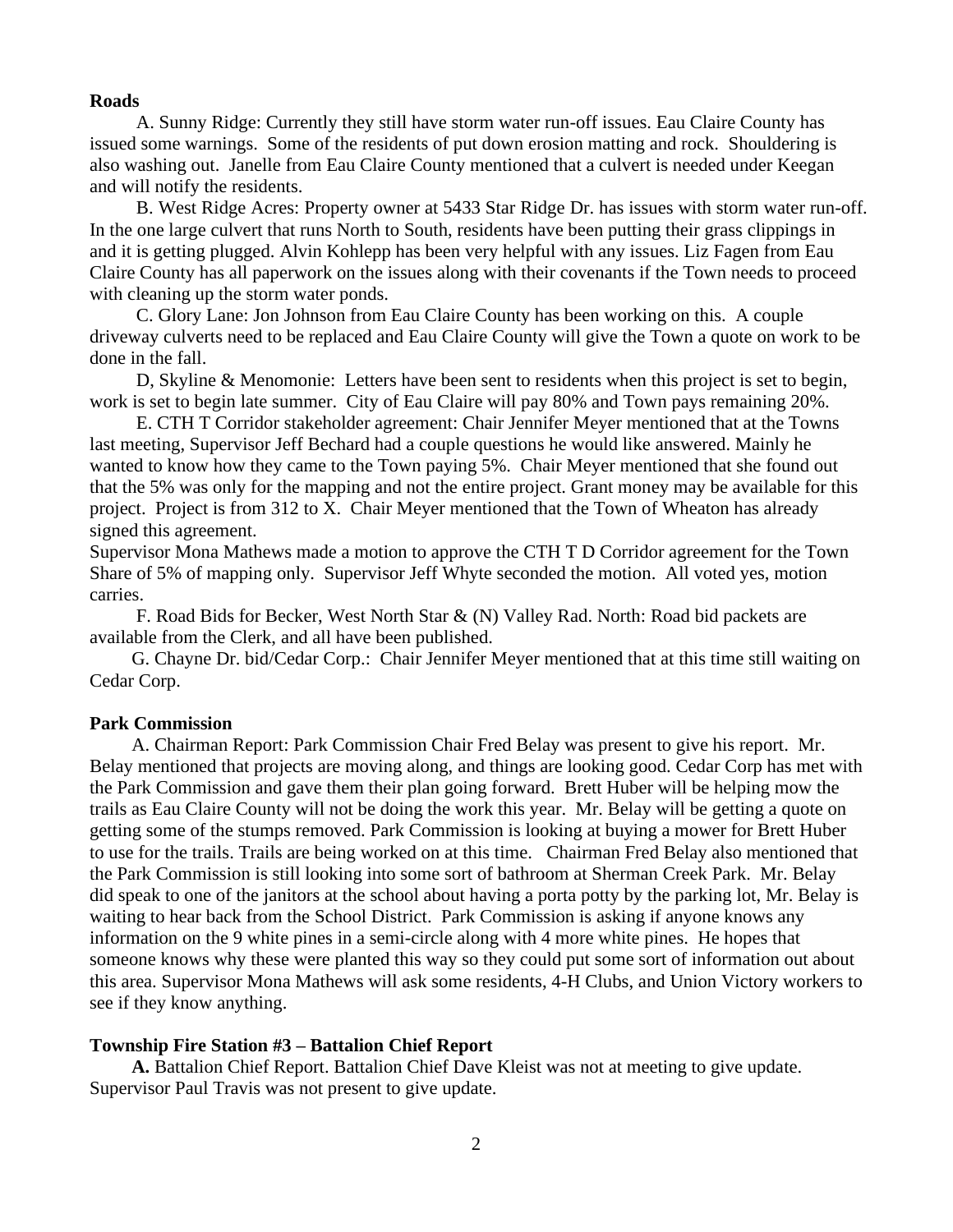**Town Issued Computers:** Chair Jennifer Meyer handed out a quote from West Wisconsin Telcom for 6 laptops. West Wisconsin Telcom will also set up separate e-mails for all Board members. Laptops will all be set up with all applications needed and will have tech support. Supervisor Mona Mathews mentioned that this is best way to protect Board members from open records law.

Supervisor Mona Mathews made a motion to purchase the 6 laptops and have them all set up with new e-mails. Chair Jennifer Meyer seconded the motion. Majority voted yes, motion carries.

### **Building Inspector report:**

A. No report was handed in

**Website Assistance follow up:** Supervisor Mona Mathews handed out a copy of the job description that she is using for college and Chippewa Valley Technical College. The job description was needed to post at the schools. Supervisor Mona Mathews did not put any information on wage. Town will need to look and see what other Towns are paying. Supervisor Mona Mathews has it set up for resumes to come to the Town's e-mail. Clerk will forward and resumes to Supervisor Mona Mathews.

### **Town Events Update: Board of Review dates/postings**

Open Book will be July  $14<sup>th</sup>$  from  $1pm - 3pm$  at Town Hall Board of Review is July  $23<sup>rd</sup>$  from  $5<sub>pm</sub> - 7<sub>pm</sub>$  at Town Hall

**Town Events Update: Board Reports: MPO:** Nothing to report  **Tourism:** Nothing to report **TFD:** Next meeting is June 22

### **Citizen Input & Questions**

**Review/Approve previous meetings minutes:** Supervisor Mona Mathews mentioned a couple spelling and grammatical errors to change. Chair Jennifer Meyer made a motion to approve minutes with changes as noted by Supervisor Mona Matthews. Mona Mathews seconded the motion. All voted yes, motion carries.

### **Approval Underground Cables –** None to report

### **Treasurers Report:**

 **A.** Report: Treasurer John Mclaughlin handed out his report. Treasurer John McLaughlin just wanted to let the Board know that interest on money market accounts has fallen. Two personal properties are delinquent currently and the Treasurer is sending letters for payment.

**Review/Approval Bills:** Clerk presented list of Accounts Payables to the Board for approval. Park Commission Fred Belay presented a bill for a Lawn Mower that the Park Commission would like to purchase to keep trails mowed. Brett Huber will be using the mower and the cost is \$1,000.00. Supervisor Mona Mathews made a motion to approve accounts payable as presented to the Board and the additional \$1,000.00 for the lawn mower purchase. Chair Jennifer Meyer seconded the motion. Chair Jennifer Meyer, Supervisor Mona Mathews, and Supervisor Jeff Whyte voted yes. Supervisor Jeff Bechard voted no. Motion carries as majority voted yes.